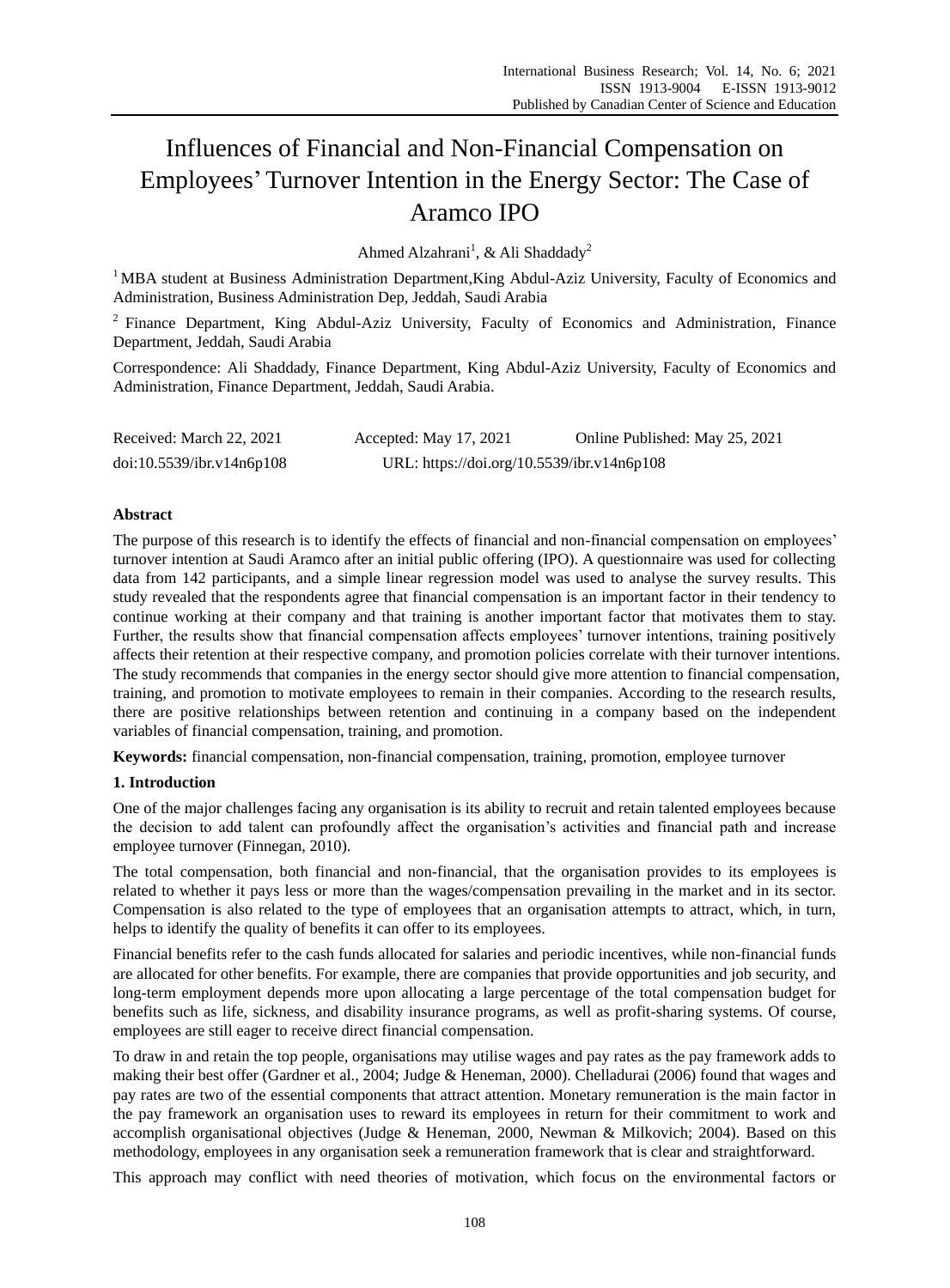non-financial compensation that changes over time or place and do not focus solely on financial compensation. In other words, motivation theories focus more on psychological elements (Ramlall, 2004).

There is a debate about the factors that motivate employees, whether financial or non-financial, that has intensified in research on compensation's influence on employees' turnover intentions, particularly when organisations are facing a significant change, such as going public (i.e., listed on a stock market).

Our study is distinct from other studies because it sheds light on the organisational problems of a lack of financial and non-financial compensation, a lack of interest in training, and an absence of a clear system for promotion, which may lead some employees to leave and search for alternative employment that offers these advantages. This has made financial and non-financial compensation among the factors that affect employee turnover or retention, regardless of the work environment, particularly in the energy sector after an initial public offering (IPO). In this respect, Saudi Aramco provides the best environment in which to conduct our study, as it is one of the largest energy companies in the world, with approximately 79,000 employees<sup>3</sup> and the largest IPO in the world<sup>4</sup>.

Indeed, the problem of low retention rates has always been a challenge for employers. The scholarly debate about employee retention arose in the 20th century when scientists and psychologists began to identify the various reasons that affect employees' level of interest in their jo, and their possible alternative opportunities (Rowland & Ferris 1981).

Consequently, financial compensation in the form of salaries, and non-financial compensation, such as training and promotion, play important roles in motivating employees to remain with their organisations. Every employee wants to continue with a company that provides good training, a suitable financial system, and standards of promotion that meet his/her ambition to reach a good job level.

The study revealed interesting findings about financial compensation's significant role in employees' turnover intention, particularly after an IPO. Further, the study found a correlation between non-financial compensation (such as promotion and training) and employees' turnover intention.

Along these lines, this paper attempts to provide an avenue for examining the elements that enhance employees' turnover in the energy sector via using intrinsic motivation factors, such as financial and non-financial compensation. This paper might help managers to identify their workers' needs so that relevant programs can be designed to motivate and lead them towards achieving their desired job performance. It may also assist in developing a more effective compensation system.

The remainder of the paper proceeds as follows. Section 2 presents the theoretical framework and literature review. Section 3 describes the methodology and data analysis. The results and discussion are presented in section 4, while section 5 offers a conclusion.

#### **2. Literature Review and Theoretical Framework**

## *2.1 Theoretical Background and Variables Selection*

The direct relation between the independent variables (financial and non-financial compensation) and the dependent variable (employees' intention) was measured using the theoretical framework. The fluctuation in oil prices and the present uncertainty directly affected the choice of these variables. Some variables were not included in the model, such as the work environment, because changes in oil prices do not affect them significantly. To be clear, the relation between the workers' behaviour and the variables investigated is the focus of this study.

Based on the comprehensive literature review below, the researcher developed the following theoretical framework for the study.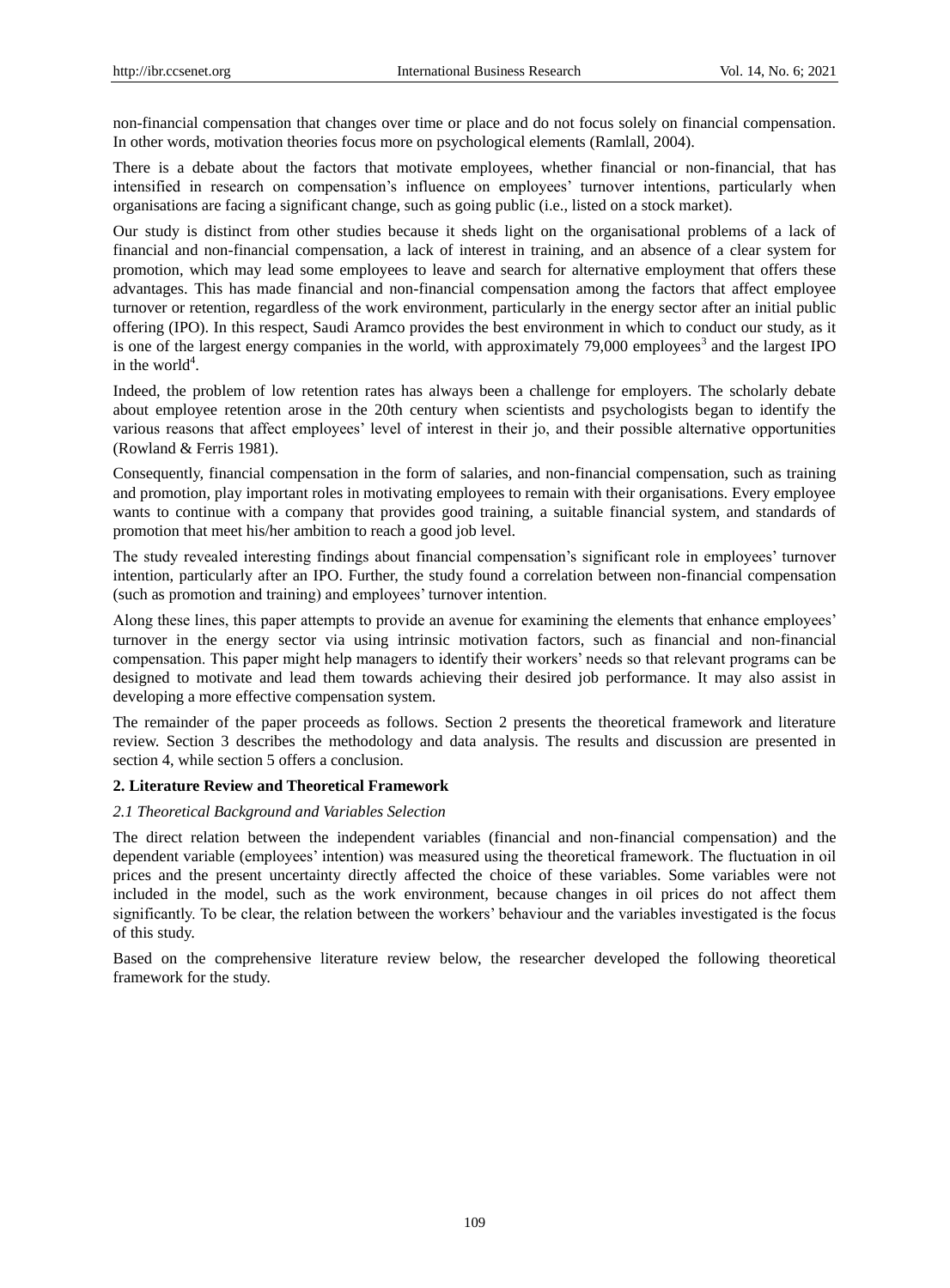

Figure 2.1. Theoretical Framework

#### *2.2 Literature Review*

This section is divided into two parts: the first reviews previous studies related to the research, and the second focuses on the theoretical framework.

Palwasha et al. (2018) inspected the effects of planning, improvement, and supervisors' support of employees and explored the work environment's coordinating effects on these three elements. The data were accumulated using a survey. The model size was 250 workers from government schools in Pakistan, and the examination accepted the PLS route shown in the data assessment. The results showed that the arrangement, progression, and chairmen's assistance had an enormous positive relationship with the agents' support. Moreover, the results similarly revealed that the work environment coordinated the association among planning and progression, administrators' assistance, and agents' upkeep.

Mardiyanti et al. (2018) investigated the association between workers' satisfaction with, and acceptance of, work-life balance policies (WLBPs) in the relatively unresearched Philippine setting. Their findings showed that the factors directly related to workers' obligations were (1) their overall satisfaction with WLBPs; (2) their satisfaction with the specific WLBPs of prosperity and prosperity; and (3) the WLBPs of compensatory personal time, childcare system, medical service benefits, and paid leave.

Saira Yousaf et al.'s (2014) study endeavoured to recognise monetary and non-monetary compensation as influencing the inspiration of workers in associations. The study embraced subjective and quantitative exploration strategies in an overview directed by Astro Films (PVT) in Lahore City, Pakistan.

A poll was created to assess the representatives working in this association. Semi-organised meetings were directed at getting more knowledge. The research uncovered the various variables that influence representatives' monetary and non-monetary benefits. Monetary benefits are significant for inspiring representatives in agricultural nations like Pakistan, where the increases in monetary are so high that individuals are attempting to hold their societal positions so that non-monetary benefits' significance is not recognised. The research gave a premise for comprehending the issues of workers' inspiration in associations.

Ammoura (2014) created a questionnaire to study the moral factors among Syriatel Company employees, particularly concerning the phenomenon of job burnouts, if any, and the extent of their ability to achieve a balance between work and life, as well as their awareness of organisational fairness within the company. In addition to specifying the type and the significance of the statistical relationship between job burnouts and turnover intentions, the work-life balance and perceived organisational justice were investigated. The sample size was 209 workers at various job levels in the company.

Ammoura (2014) found a significant relationship between each of the stepwise combinations that established the effects of career and perceived distributive and procedural justice, on the one hand, and turnover intentions on the other. This supported two of the research hypotheses, while the hypothesis related to the association between work-life balance and turnover intention was rejected.

The results of the study concerning the moral factors' effect showed that job burnout had the most influential and statistically significant effect on the employees' turnover intentions. This confirms the results of previous studies, while there was no statistically significant effect on the turnover intentions of workers' ability to achieve a work-life balance.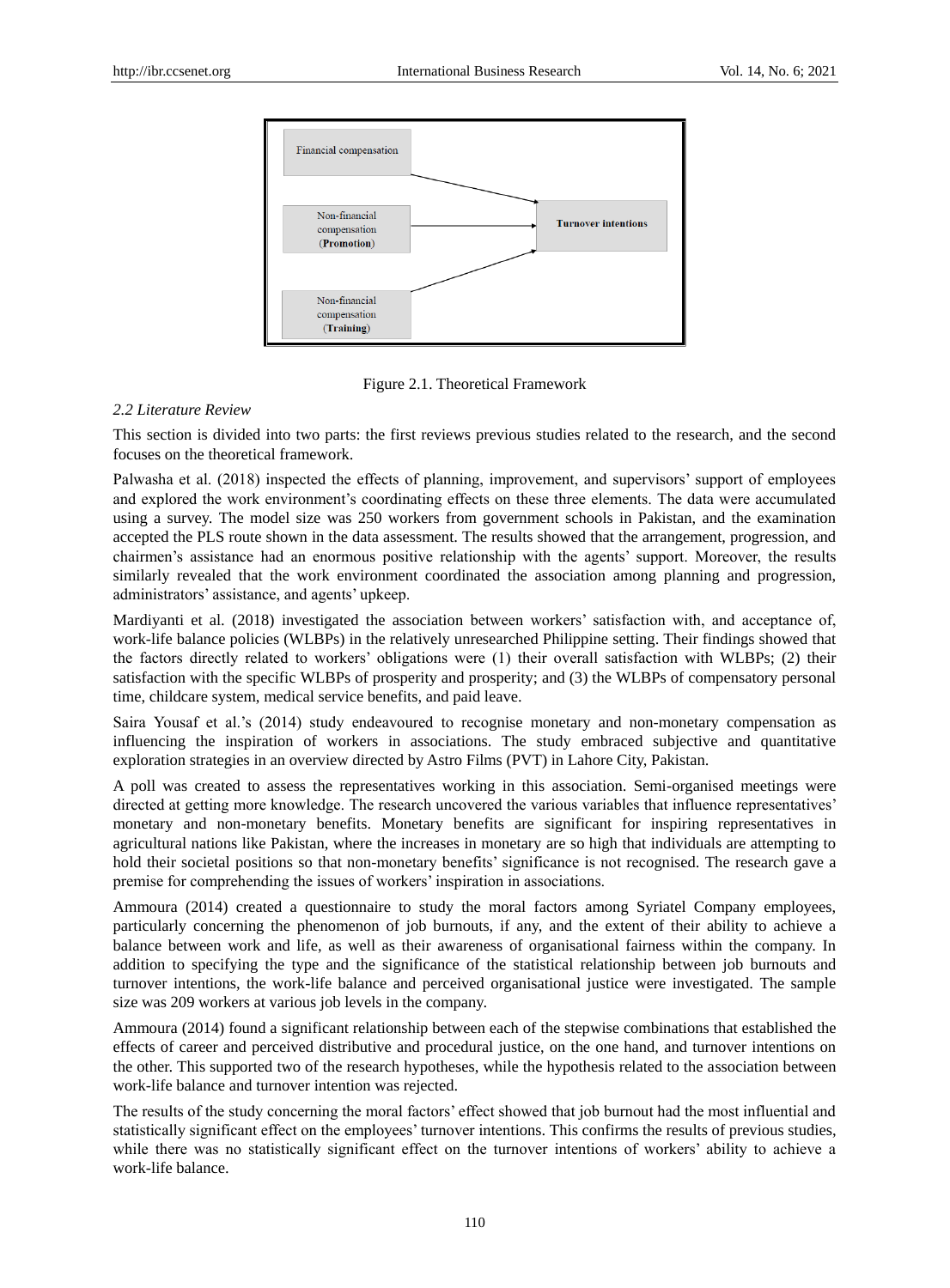Palwasha et al. (2017) explored the connection between monetary pay and non-monetary pay, like advancement openings and representative maintenance, and utilised an overview to gather information on 220 employees working in open area colleges in Pakistan. A relapse model was utilised to dissect the information. The outcomes uncovered that remuneration and advancement openings had a critical connection with representatives' maintenance. Further, the outcomes exhibited that the workplace directed the relations among remuneration and representative maintenance and advancement openings and worker maintenance.

Wright et al.'s (1994) study indicated that human resource management practices allow organisations to mould employees' views, opinions, attitudes, and behaviour, and their actions and reactions within the organisation. Two primary factors contribute to turnover: controllable ones and uncontrollable ones (Peterson, 2004). The organisation's HR staff/employers manage the controllable factors (Alam, 2015), which involve internal HR operations and practices, such as recruitment, compensation, induction, selection, training, career progression, performance evaluation, and working environment (Bader et al., 2015). In contrast, uncontrollable factors include employees' demographics and psychographics, as well as the social, technological, political, and economic environments surrounding an organisation that may affect employee turnover (Boxall, Hutchison, & Wassenaar, 2015). Fortunately, internal HR management (HRM) is included in an organisation's controllable practices, as it can reduce employee turnover (Boxall et al., 2015). However, organisations that are unable to address their employee turnover rate may face serious threats to their productivity and creativity (Balčiūnaitienė et al., 2015).

Employees' recruitment, selection, and hiring are all parts of the first and most critical stage that affects employees' turnover intentions and turnover in the long run (Chan et al., 2017; Peltokorpi et al., 2015).

During this process, hiring motivated and committed talent not only adds value for the organisation but also allows it to retain these employees (Du Preez & Bendixen, 2015). If this process is transparent, the likelihood that employees will act on their turnover intentions is very low because they feel empowered and encouraged to work in a transparent environment. Employees recruited on merit are talented and more likely to remain with their employers because they believe that the organisation values their talents and skills (Bader et al., 2015). Therefore, the organisation recruited them because it would gain significant benefits by adding value to the organisation. Moreover, different research studies have shown that those employers who conduct realistic job reviews have more committed and satisfied employees who serve as an example for new talent and increases their job retention (Mostafa et al., 2015). Therefore, organisations must focus on selecting the right personnel (Yamao & Sekiguchi, 2015).

Training and development combined are the second factor that impacts agents' turnover that, because of specialist turnover, prevents organisations from developing their delegates, as they will be based mainly on searching for capacity rather than developing the capacity they have, which furthermore negatively impacts their flexibility (Neves et al., 2018).

Planning and headway improve an organisation's versatility as it urges labourers to remain by promising a progression. Plus, giving more improves their agents' capacities, data, and abilities (Mansoor et al., 2015), and they can fulfil their positions even more effectively. When delegates display improvements due to their arrangement, they feel that trying genuinely and being motivated for their supervisors causes them make and achieve their calling advancement (Chan & Mai, 2015). Further, improved openings in organisations often favour the supervisors, as their labourers are convinced to be more helpful, which results in benefits. In this cooperation, the likelihood that a specialist will remain with an organisation is augmented as well (Jehanzeb et al., 2015). Considering the capacities acquired and dominated, she or he will undoubtedly make headway that directly affects various levels of earnestness.

Compensation is the third factor that affects employees' motivation and turnover intentions significantly (Kuvaas et al., 2018). There are two forms of compensation: extrinsic financial rewards and intrinsic non-monetary rewards (Katsikea et al., 2015). Extrinsic rewards are referred to as tangible benefits, including salary, remuneration, and bonuses, while intrinsic rewards (also referred to as intangible benefits) include healthcare, fringe benefits, and other perks (Ghosh & Gurunathan, 2015). Lau et al. (2016) found that compensation policies are associated directly and significantly with employees' turnover intentions, a finding that social exchange theory also supports (Cropanzano & Mitchell, 2005; Prooijen & Sleebos, 2015).

#### *2.3 Employee Turnover*

Employee turnover is defined as situations in which employees leave the organisation for any number of reasons, and this affects the organisation adversely concerning overall expenditures and the ability to provide the minimum services required (Yankeelov et al., 2009) Various scholars have defined employee turnover differently.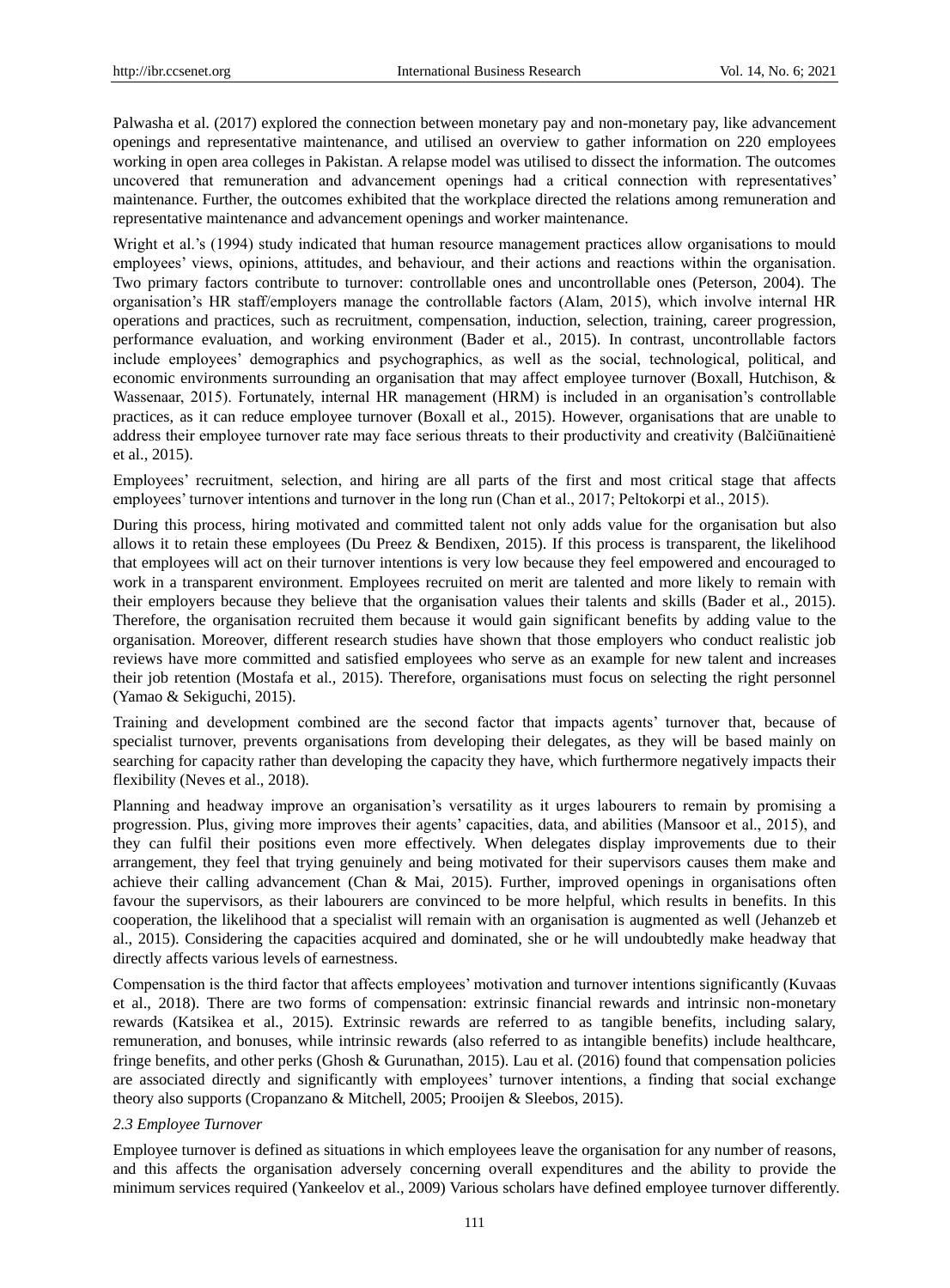However, the general meaning of the construct remains similar. According to Jacobs and Roodt (2007), intentional or deliberate turnover is an individual's decision to quit his/her present job. Employee turnover is a ratio comparison of the number of employees who need to be replaced within a specific time to the mean of the total workforce (Shukla & Sinha, 2013). Employee turnover refers to the total number of employees who move in or out of the organisation (Chruden & Sherman, 1972), while Mobley (1982) referred to employee turnover as an individual's discontinuation of employment in a firm from which she/he was receiving monetary compensation for services.

When employees leave their organisation, it may affect not only the organisation adversely but also the workforce. Because of its depressing influence, employee turnover has been a topic that has attracted significant attention from scholars and managers.

Delegate support, routinely assessed by specialist turnover and labourers' misfortune (Hausknecht et al., 2008; Kar et al., 2011), is the issue of having labourers' organisations, rather than having employees leave to search for their elective business. This has a more unmistakable effect when their motivation behind leaving is to move to another challenging undertaking. Kuvaas and Dysvik (2009) suggest that employees have an advantage when they get non-money-related compensation, such as ready job openings, and become stronger as socially prodded employees who are set up to utilise their efforts to help their organisations.

In any case, little is known inside the current expounding on the components that add to delegates' decision to remain with their endeavours (Hausknecht et al., 2008), notwithstanding that their points of view toward planning (Bartlett, 2001) and its practicality (Kontoghiorghes & Bryant, 2004) have been found to be associated unequivocally with definitive obligation (Igbaria & Greenhaus, 1992; Smeenk et al., 2006).

Chandler and McEvoy (2000) and Dalziel (2010) saw that endeavours that put assets into non-financial compensation are setting up their labourers and are busy with standard execution assessment. According to Dalziel (2010), if an endeavour offers a learning environment and has ways to keep staff improving dramatically, then the staff is developing personnel and helping them to achieve.

#### *2.4 Employee Retention*

Employee retention is a cycle whereby an organisation builds up an environment that urges agents to stay for longer periods (Singh & Dixit, 2011), and this is seen as a fundamental method to achieve a higher ground in the business community (Walker, 2001). Most organisation today are managing the issue of agent upkeep. Using capable staff for this work is critical for an organisation, as retaining them is crucial because replacing them increases operational costs to fill openings and train new specialists (Ghansah, 2011).

A couple of specialists have addressed the importance of agents' upkeep (Walker, 2001; Zaffane, 1994). Carney (1998) found that correspondence is a crucial factor in holding onto labourers. Kwenin et al. (2013) investigated the effect of HRM procedures, work satisfaction, and grants on agents' upkeep. They assembled data from 142 respondents in Vodafone Ghana Limited and determined that there is a colossal connection between HRM systems, work satisfaction, benefits, and delegates' upkeep. Further, Zareen et al. (2013) examined the association among upkeep and execution and found that they are associated emphatically.

#### *2.5 Financial Compensation*

Compensation is a key element in retaining employees in all sectors, whether governmental or private. Ichniowski et al. (1997) demonstrated that compensation helps increase retention and reduces absenteeism. They also emphasized that compensation is the principal factor in retaining employees for a longer period.

Remuneration is the main feature of compensation that affects employee retention and attractiveness to stay (Williams & Dreher, 1992; Khalid & Nawab, 2018). It's a fact that when organisations do not provide adequate compensation, employees leave.

Past examinations show the effect of delegate upkeep (Irshad, 2000), and the results uncovered an immense association between the financial and not financial compensation, which Ramlall's (2003) results proved. Further, Nawab and Bhati (2013) and Saeed et al. (2013) found a strong association between pay and specialist support.

#### *2.6 Non-financial Compensation*

# 2.6.1 Training

Labourers have opportunities to acquire and provide huge resources such as data and capacities offered by Training and Development (T&D) (Koster et al., 2011). This non-financial compensation is a crucial technique for agent upkeep, as it inspires strong responsibilities on labourers' part to repay the relationship for placing assets into their own and work progressions (Lee & Bruvold, 2003).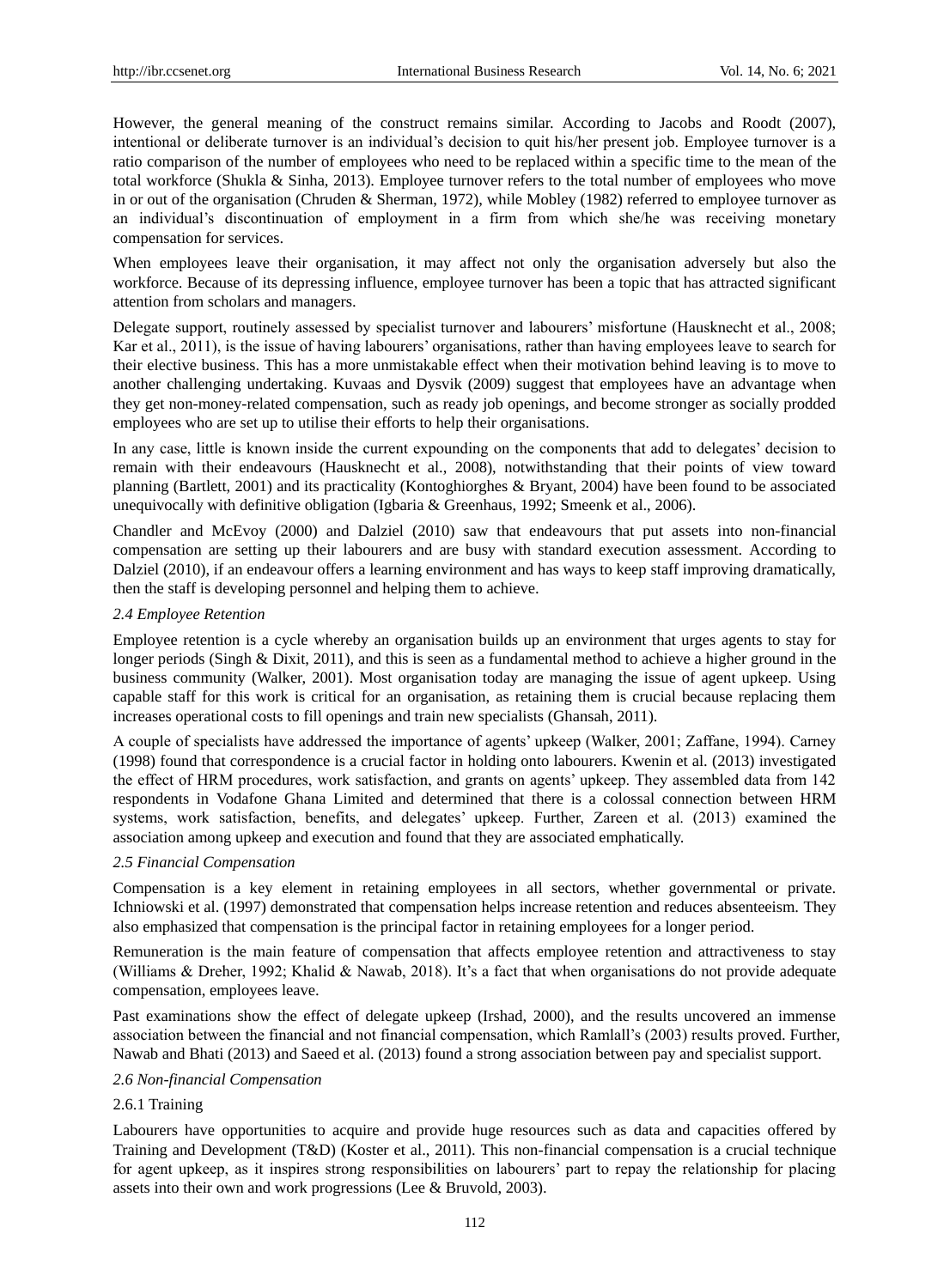It is therefore imperative to isolate the levels of examination while looking at the effects of HRM practices on specialist results, similar to upkeep (Wright & Boswell, 2002; Wright & Nishii, 2007). Various people who execute the HRM division's practices and work consistently with the staff acknowledge that the practices may mirror the organisation's key HRM points (Zewailet al., 1998).

Delegates see and partner with these HRM practices in different ways, depending on a blend of factors similar to experiences and prior qualities. All of them present the reasons behind the organisation's approaches and practices (Nishii et al., 2008). This examination revolves around clear T&D, as it is this individual perspective on HRM practices that basically affects agents' mindsets and practices (Guest, 2002).

#### 2.6.2 Promotion

Campbell (2008) reported that such non-financial compensation as a promotion refers to transferring an individual from one job to another, which requires him/her to accept greater responsibilities in return for an increased salary and authority, provided that the employee accepts this transfer and acknowledges that it indicates appreciation on the part of the organisation for his/her efforts during the period of service and provided that the conditions to promote the employee are met. Abu Bakr (2006) added that promotion is defined sometimes as a transfer that includes an individual's reassignment to another job that offers higher pay and more benefits, or more importance, or all of these benefits combined. Promotions give job satisfaction to employees that result in increased productivity along with efficiency and efficacy as well (Ji Sung & Senryu, 2017).

On the other hand, the promotion may not result in a wage increase if it is from one job to another at the same level (Musa, 2002). To ensure the acceptance of any promotion or promotion program and commitment to its implementation, Yousaf et al. (2014) stated that management and workers must agree upon what promotion means according to the following: That it is a transfer from one job to another vacant job, and that the administration has decided to fill the position from among the organisation's employees. Further, it must be understood that the duties and responsibilities between the current position and the unoccupied position differ and that this promotion will result in an increase in present or future wages.

The evidence indicates that if their criteria are clear, promotions can help organisations, particularly oil companies, retain their workers because the opportunity for promotion motivates individuals to invest more effort, demonstrate more discipline at work, and increase production.

Job turnover affects the organisation and the labor differences and generally disrupts society. The adverse effects of employee turnover are the high cost of replacing the qualified lost labor, in addition to a defect in the social structure. The positive effects of employee turnover are the low cost of labor, the elimination of lost competencies, and the sharing of new information and technology. Cotton and Tuttle (1986) have shown that job turnover is the likelihood of remaining in an organisation, while Meyer et al. (1994) defined job turnover as the individual's desire to search for another employer.

# **3. Methodology and Data Analysis**

The study used statistical methods to analyse the research data and test the hypotheses. Simple linear regression was adopted to examine the relation between the dependent variable and independent variables, and the results obtained helped test the research hypotheses and answer the research questions.

## *3*.*1 Study Population*

The research population was comprised of employees working in a petroleum company in Saudi Arabia. The study population was selected randomly to collect accurate data. A self-administrated questionnaire was used to collect the primary data from the respondents working in the company because it is a large company and the results may apply to other energy companies.

## *3.2 Research Design and Sample Size*

This was a quantitative research study that examined the effects of financial compensation and non-financial compensation (promotion and training) on employees' turnover intention in the energy sector.

A simple random sampling technique was adopted to select the research sample, which was representative of the population overall and included 142 participants.

The study used a questionnaire as the data collection tool that was designed electronically using Google forms. The questionnaire asked various questions related to the research, including the effects of financial and non-financial compensation on employees' turnover intention in the petroleum company studied. The questionnaire was distributed to the sample selected to collect the data. The researcher constructed the final questionnaire and managed the process of sending and receiving the participants' completed questionnaires.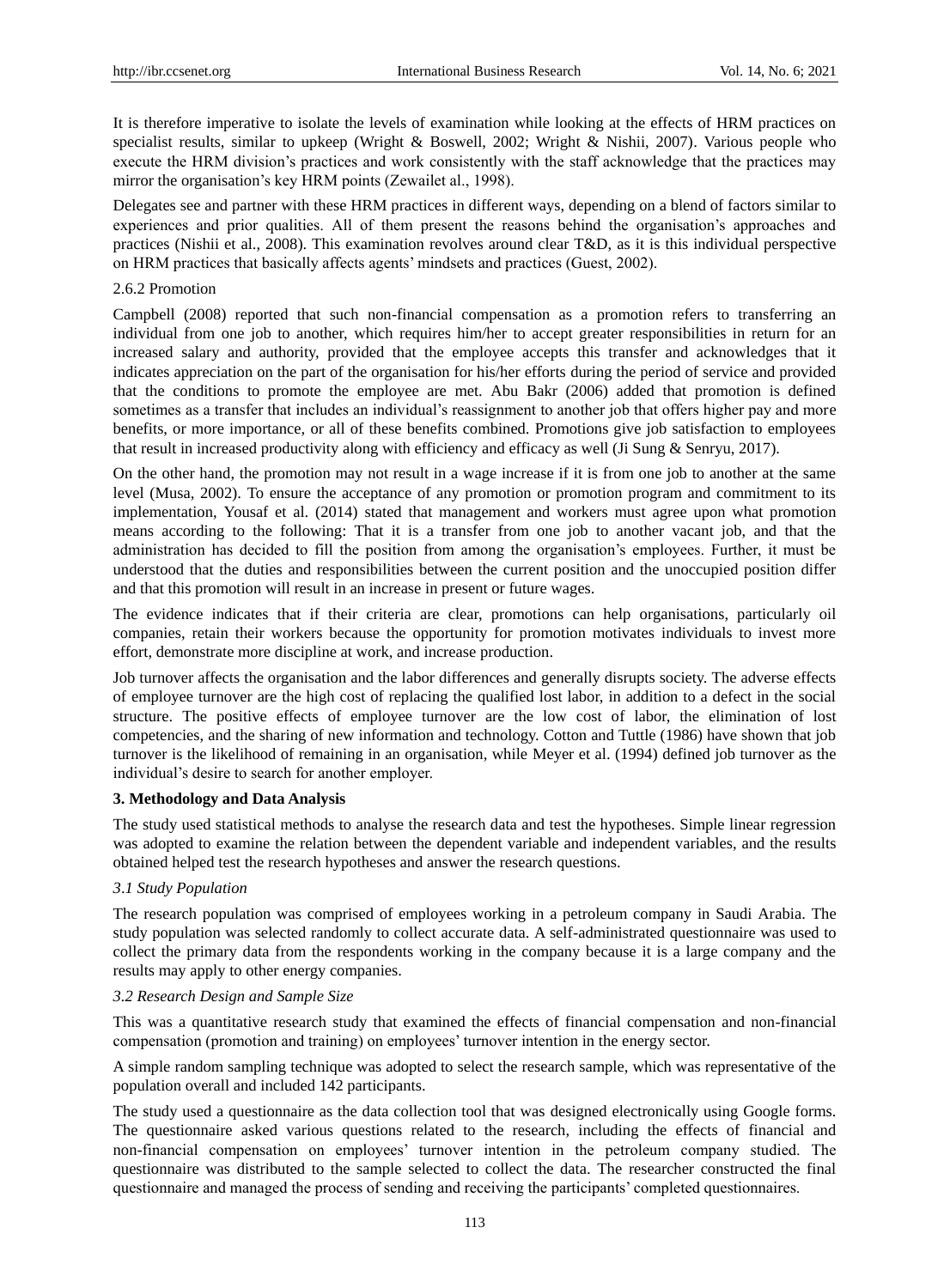## *3.3 Research Hypotheses*

The study is based on the following hypotheses:

H<sub>1</sub>: Financial compensation affects employees' turnover intentions.

- H<sub>2</sub>: Training and development have a positive influence on employees' turnover intentions.
- $H_3$ : The promotion policy is correlated with employees' turnover intentions.

## *3.4 Statistical Procedures*

The study adopted many statistical methods, including descriptive statistics (frequencies, percentages, standard deviations), and Chi-squared tests to test the study's hypotheses. Regression analysis was performed as well to identify the relation between the dependent variable and independent variables.

# *3.5 Reliability Test*

To support the authenticity of the proposed model, a pretest and a pilot outline were reviewed before the main investigation. To ensure the contents' authenticity, experienced representatives in business research explored a lot of studies that indicated a reliance upon past assessments. Further, the study's points and authenticity were affirmed through gatherings with experts in the business. A pilot study was coordinated using the basic survey techniques, and 15 agents participated in the web study. The eventual outcome of the Cronbach's alpha test was 0.92, which confirmed that the survey results had high quality and authenticity.

## *3.6 Data Analysis*

Initially, the following descriptive statistics were computed: Arithmetic means and percentages used to determine the respondents' attitudes toward, and opinions about, the survey's questions. A descriptive survey was conducted for the three research factors. Regression analysis and correlation were performed to determine the association between the dependent variable and the independent variables.

The frequency and percentage distributions of males and females were determined, and the results are shown in Table 1.

| Gender | <b>Frequency</b> | <b>Percentage</b> |
|--------|------------------|-------------------|
| Male   | 118              | 83.1%             |
| Female | 24               | 16.9%             |
| Total  | 142              | 100.0%            |

Table 1. Respondents' distribution by gender

Table 2 shows the frequency and percentage distribution according to age and indicated that the workers in the company are a suitable age for this research.

Table 2. Respondents' frequency and percentage distribution by age

| <b>Age Group</b> | <b>Frequency</b> | Percentage |
|------------------|------------------|------------|
| 18-24            |                  | 2.1%       |
| 25-34            | 67               | 47.2%      |
| $35 - 44$        | 46               | 32.4%      |
| $45 - 54$        | 26               | 18.3%      |
| Total            | 142              | 100.0%     |

The results in Table 3 show the frequency and percentage distribution of the respondents according to their educational level.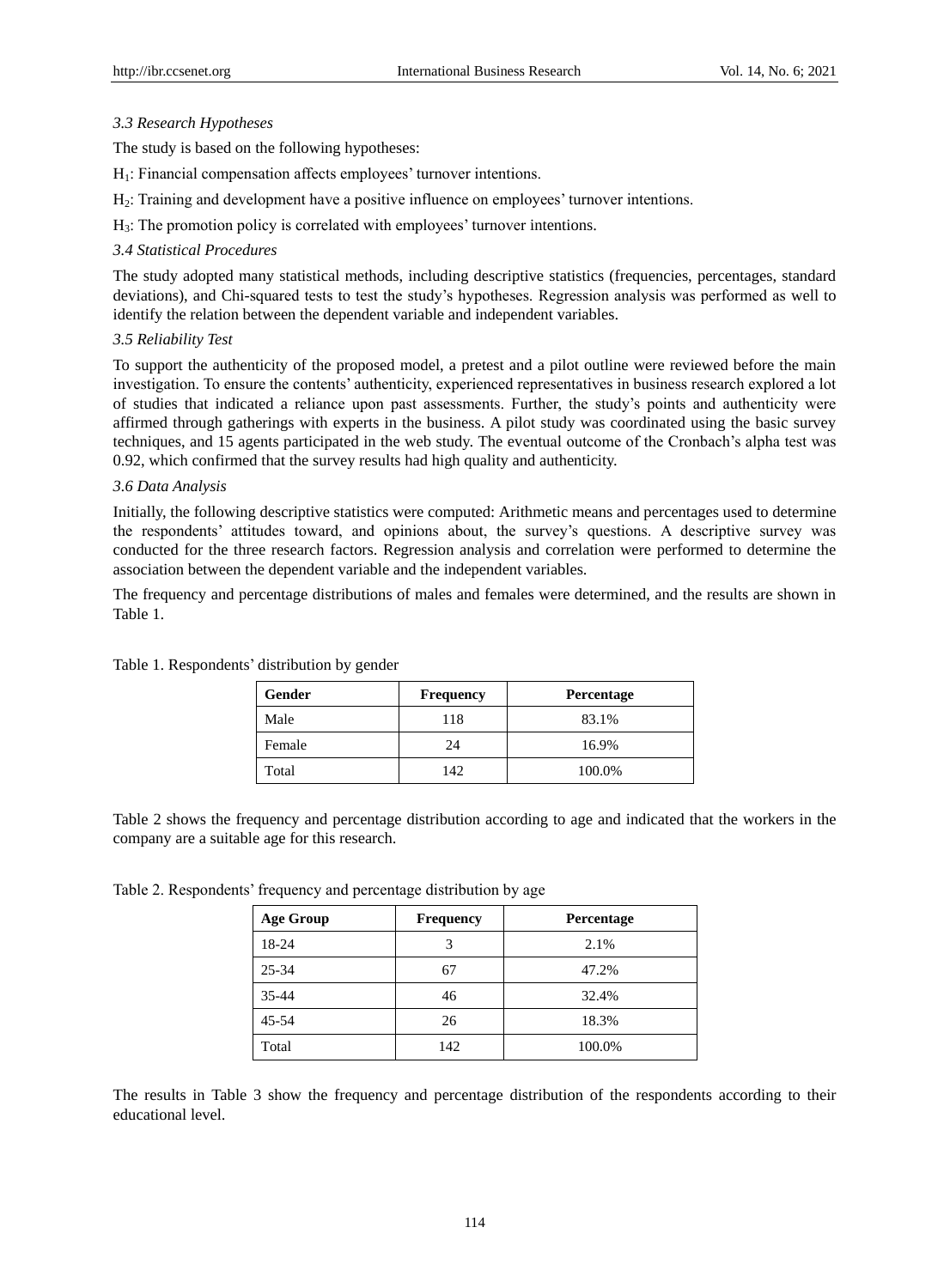| <b>Age Group</b> | <b>Frequency</b> | Percentage |
|------------------|------------------|------------|
| Secondary        | 26               | 18.3%      |
| University       | 81               | 57%        |
| Master's         | 32               | 22.5%      |
| Ph.D.            |                  | 2.1%       |
| Total            | 142              | 100.0%     |

Table 3. Respondents' frequency and percentage distribution by educational level

The results in Table 4 illustrate the respondents' frequency and percentage distribution according to position.

Table 4. Respondents' frequency and percentage distribution by position

| <b>Position</b>   | <b>Frequency</b> | Percentage |
|-------------------|------------------|------------|
| Professional      | 36               | 25.4%      |
| Administrative    | 53               | 37.3%      |
| Professional 2    | 19               | 13.4%      |
| Middle management | 27               | 19.0%      |
| Senior management |                  | 4.9%       |
| Total             | 142              | 100%       |

Table 5 shows the respondents' frequency and percentage distribution according to years of experience, which indicated that the company's employees have considerable experience.

Table 5. Respondents' frequency and percentage distributions according to years of experience

| <b>Years of Experience</b> | <b>Frequency</b> | <b>Percentage</b> |
|----------------------------|------------------|-------------------|
| 3-5 years                  | 13               | 9.2%              |
| $5-10$ years               | 51               | 35.9%             |
| $10-15$ years              | 37               | 26.1%             |
| 15 years and more          | 41               | 28.9%             |
| Total                      | 142              | 100.0%            |

Table 6 shows the respondents' distribution according to income.

Table 6. Respondents' frequency and percentage distribution according to income

| <b>Income</b>     | <b>Frequency</b> | Percentage |
|-------------------|------------------|------------|
| 800-1000SR        | 43               | 30.3%      |
| 10000-15000SR     | 56               | 39.4%      |
| 15000-20000SR     | 23               | 16.2%      |
| 20000-30000SR     | 13               | 9.2%       |
| More than 30000SR |                  | 4.9%       |
| Total             | 142              | 100.0      |

The results shown in Table 7 indicate that the respondents' agreement with the recipients of the financial compensation axis statements was positive and high, and the percentages of agreement with the negative phrases were small. This indicates financial compensation's positive influence on the company employees' retention.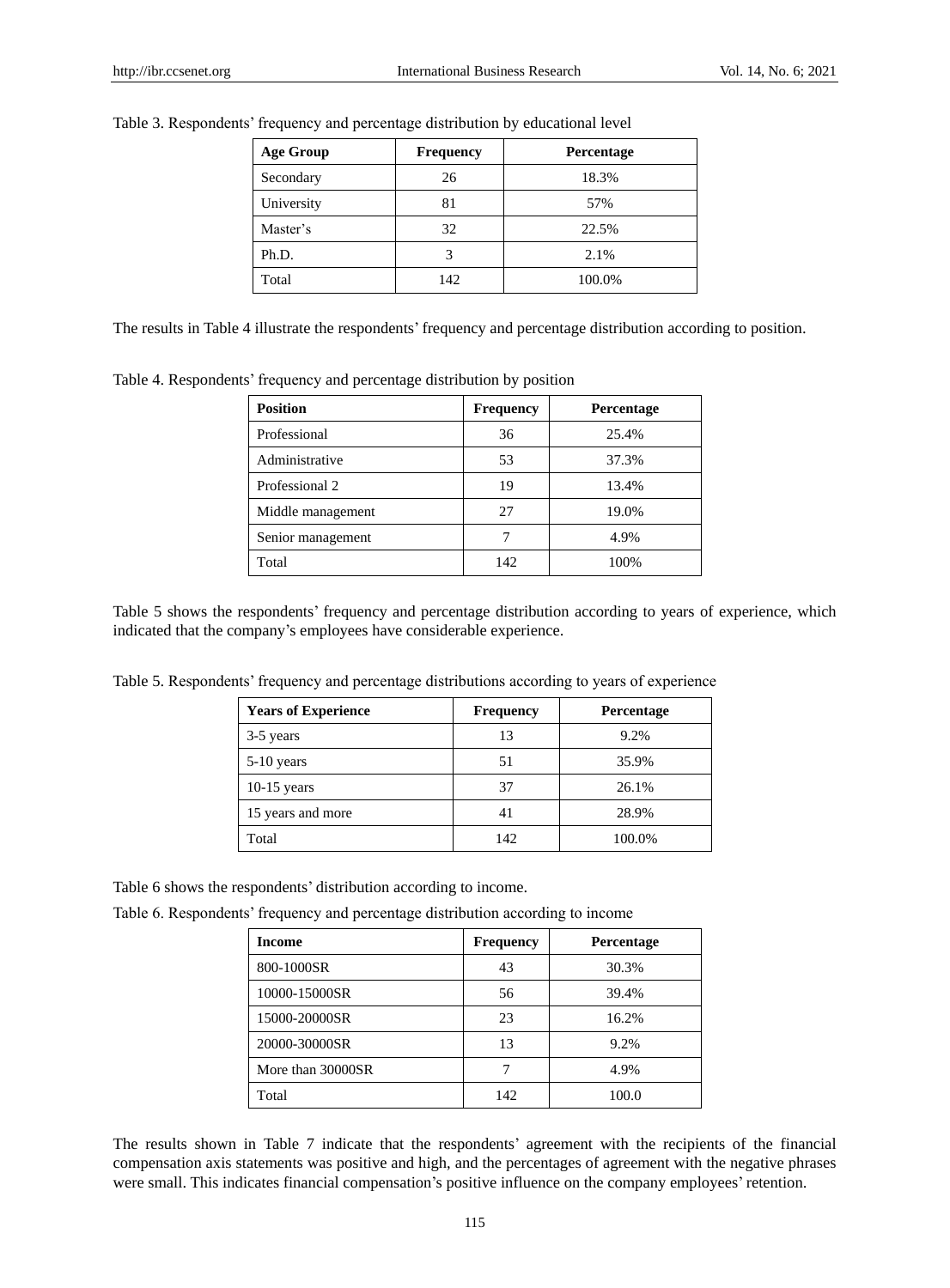The results of the Chi-squared test indicated that there were no statistically significant differences among the respondents' opinions, which supports the first hypothesis that states: Financial compensation affects employee turnover intentions.

| <b>Statement</b>                                                                                                         | <b>Strongly</b><br>agree | Agree | <b>Neither</b><br>agree nor<br>disagree | <b>Disagree</b> | <b>Strongly</b><br>disagree | Mean | Rank           | Chi-squa<br>red | $p$ -value   |
|--------------------------------------------------------------------------------------------------------------------------|--------------------------|-------|-----------------------------------------|-----------------|-----------------------------|------|----------------|-----------------|--------------|
| Satisfied<br>with<br>my wages and<br>benefits<br>after<br><b>IPO</b>                                                     | 16.9%                    | 38%   | 12.7%                                   | 26.1%           | 6.3%                        | 3.30 | $\overline{4}$ | 43.4            | 0.00012      |
| I feel good about<br>chance to<br>my<br>increase<br>my<br>salary after IPO                                               | 19%                      | 41.5% | 14.8%                                   | 15.5%           | 9.2%                        | 3.45 | 3              | 44.7            | 0.0001       |
| I feel I am<br>charging a<br>reasonable<br>amount for the<br>work I do after<br><b>IPO</b>                               | 12.7%                    | 42.3% | 15.5%                                   | 18.3%           | 11.3%                       | 3.26 | 5              | 46.1            | 0.00003      |
| material<br>The<br>incentives I get<br>appropriate<br>are<br>after IPO                                                   | 11.3%                    | 37.3% | 23.2%                                   | 18.3%           | 9.9%                        | 3.22 | 6              | 34.9            | 0.0001       |
| The company is<br>interested<br>in<br>career<br>development<br>after IPO                                                 | 12.7%                    | 35.9% | 23.9%                                   | 14.8%           | 12.7%                       | 3.21 | $\tau$         | 28.6            | 0.0000       |
| Financial<br>compensation is<br>the most<br>important factor<br>in continuing<br>with the<br>company after<br><b>IPO</b> | 40.1%                    | 44.4% | 6.3%                                    | 8.5%            | 0.7%                        | 3.15 | 8              | 120.1           | 0.00001<br>4 |
| The work<br>environment is<br>not as important<br>as the monetary<br>compensation<br>after IPO                           | 9.9%                     | 18.3% | 14.1%                                   | 37.3%           | 20.4%                       | 3.59 | $\overline{2}$ | 313.            | 0.00003      |
| The financial<br>compensation<br>provided by the<br>company is<br>attractive to join<br>the company<br>after IPO         | 21.8%                    | 45.1% | 18.3%                                   | 12.7%           | 2.1%                        | 3.72 | $\mathbf{1}$   | 71.5            | 0.00001      |

|  |  | Table 7. Descriptive statistics for financial compensation |
|--|--|------------------------------------------------------------|
|  |  |                                                            |

Table 8 shows the descriptive statistics for financial compensation. The statements were ranked according to the mean of the respondents' answers. The statement, "The financial compensation provided by the company is attractive to join the company," ranked first with a mean of 3.72. This result indicated that the respondents agree with financial compensation's important role in employees' retention. This was followed by the statement, "The work environment is not as important as the monetary compensation is," which ranked second with a mean of 3.59. The statement, "I feel good about my chance to increase my salary," ranked third with a mean of 3.4.

The statement, "Satisfied with my wages and benefits," held the fourth rank with a mean of 3.30, which reflected the employees' satisfaction with their salaries and benefits. The statement, "I feel I am charging a reasonable amount for the work I do," ranked fifth with a mean of 3.26. The statement, "The material incentives I get are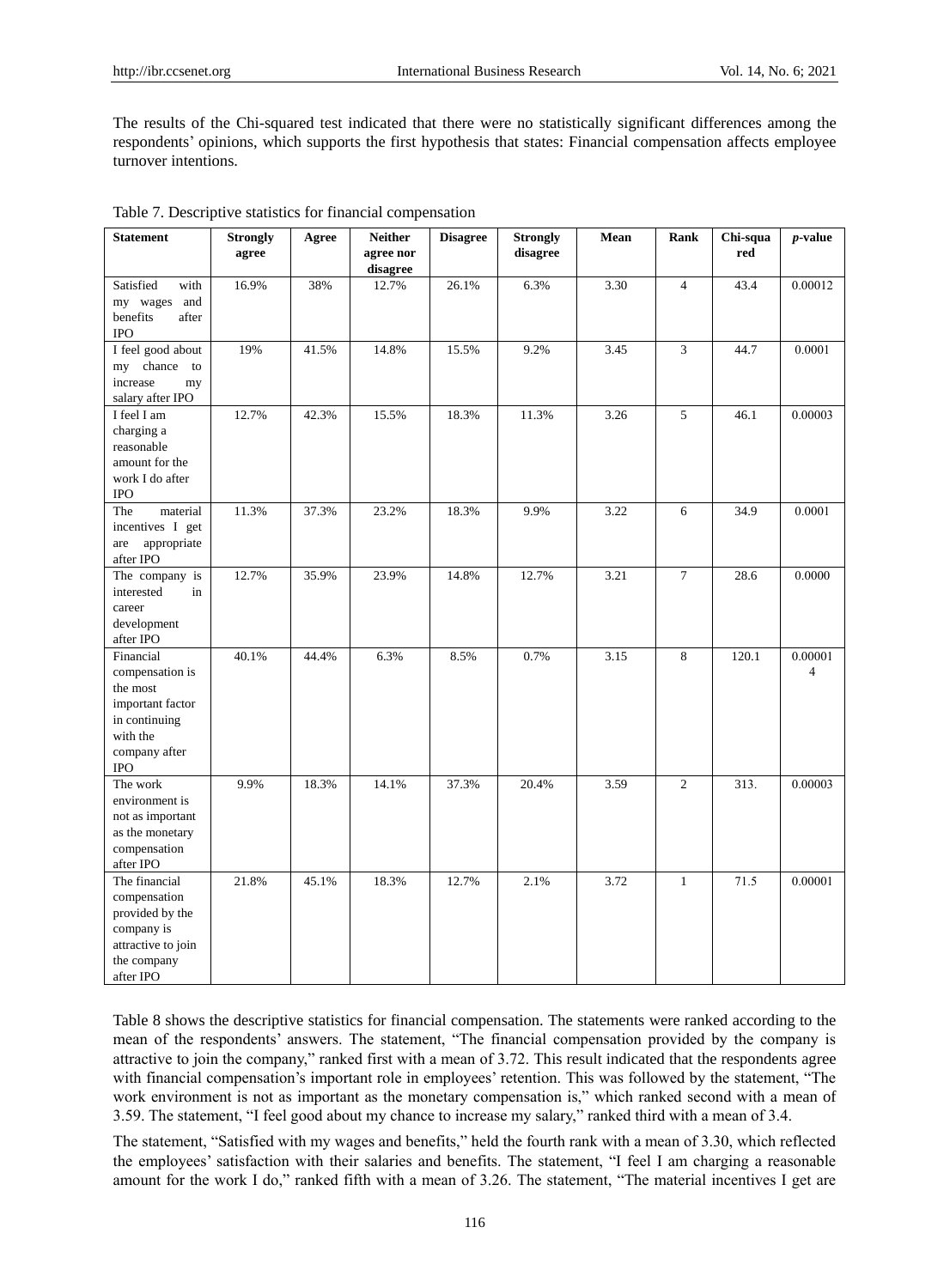appropriate," ranked sixth with a mean of 3.22, followed by the statement, "The company is interested in career development," which ranked last with a mean of 3.15. However, these ranks did not differ greatly.

## **Regression Analysis of Dependent Variable and Financial Compensation**

A simple linear regression was applied to the data collected, in which:

 $Y =$  is the dependent variable (retention/continue with the company)

 $X1 =$  the first independent variable (financial compensation)

Table 8 shows the results of the regression, and the relation between the dependent variable and the first independent variable, financial compensation.

The results indicated that financial compensation affects retention and continuing with the company positively and significantly, as the correlation coefficient was 0.49. The results of a *t*-test confirmed the association between the two variables, which supports the first hypothesis.

Table 8. Regression analysis of the effect of financial compensation

| $\mathbf{p}_0$            | v              |      | m.<br>$\overline{\phantom{a}}$ | <i>t</i> -value                  | <i>p</i> -value |
|---------------------------|----------------|------|--------------------------------|----------------------------------|-----------------|
| $\sim$<br>$\sim$<br>ے ۔ ب | $\sim$<br>U.36 | 0.49 | $\cap$<br>0.4J                 | $\overline{\phantom{0}}$<br>16.5 | 0.0015          |

Table 9 shows the results of the second factor, training. The key statement, "Training is one of the important factors to keep my job going," has a mean of 4.23. This result indicates that training is a crucial motivating element in employees' retention. The statement, "Training programs offer many benefits for trained employees," ranked second with a mean of 4.11. This showed training programs' importance in employees' development, and that they should be regular and diverse to achieve benefits. The statement, "The company seeks to develop the skills of its employees," ranked third with a mean of 3.49.

The statement, "There are various training programs in the company," ranked fourth with a mean of 3.46, while the statement, "Employees apply what they learn in training programs," ranked fifth with a mean of 3.44. The statement, "The company is keen to train all employees in different departments," ranked sixth with a mean of 3.32. The statement, "There is fairness in distributing training opportunities to the employees of the company," ranked last with a mean of 3.02.

The results shown in Table 9 indicate that the percentages of the respondents' agreement with the positive training factor statements were higher than that with the negative phrases. This indicates that training affects the employees' retention in the company positively.

The results of the Chi-squared test showed that there were no statistically significant differences between the respondents' opinions, which supported the second hypothesis, "Training and development influence employees' turnover intentions."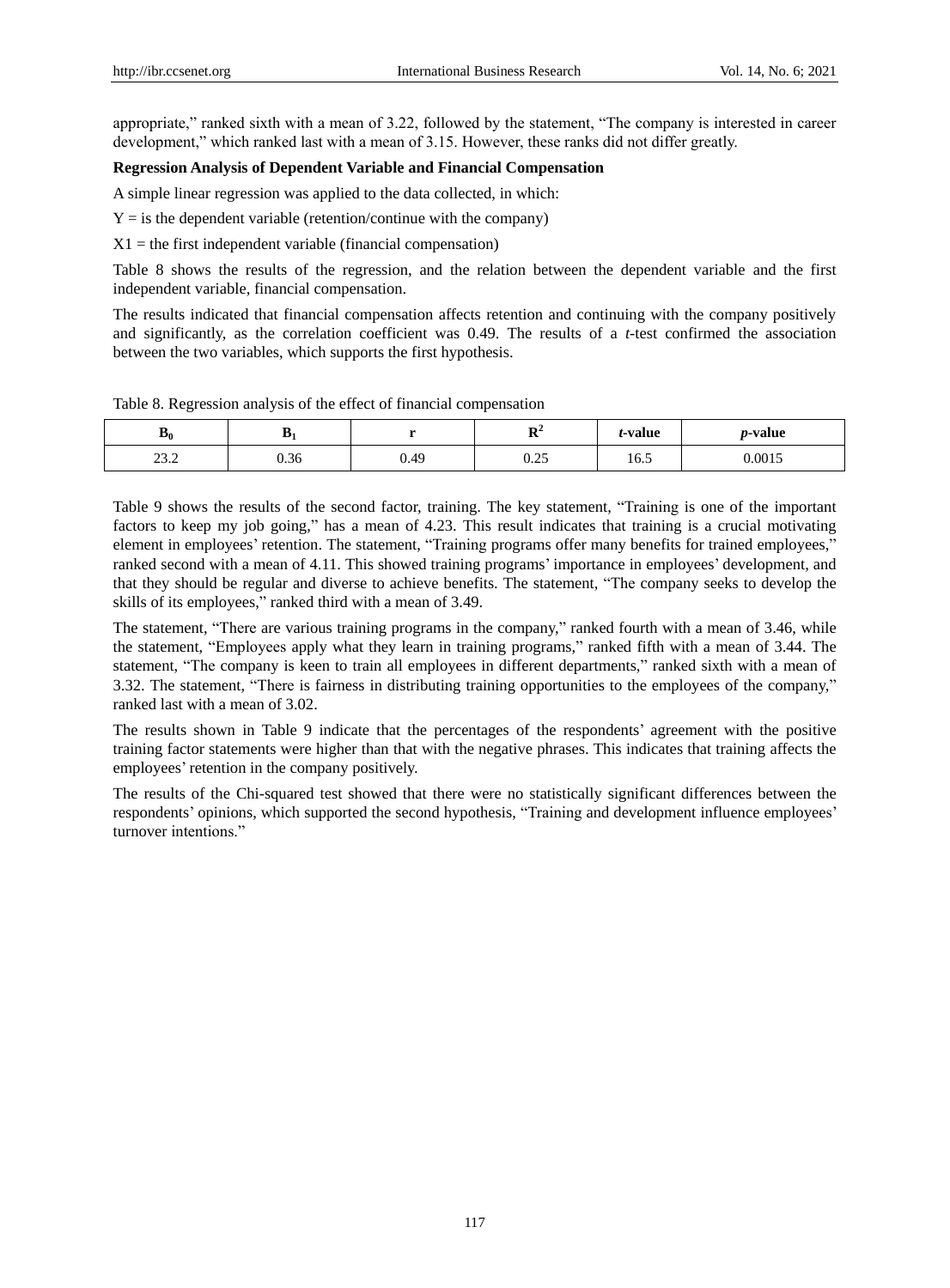| <b>Statement</b>                                                                                                | <b>Strongly</b><br>agree | Agree | <b>Neither</b><br>agree nor<br>disagree | <b>Disagree</b> | <b>Strongly</b><br>disagree | Mean | Rank           | Chi-squa<br>red | $p$ -valu<br>e |
|-----------------------------------------------------------------------------------------------------------------|--------------------------|-------|-----------------------------------------|-----------------|-----------------------------|------|----------------|-----------------|----------------|
| Training is one of<br>important<br>the<br>factors to keep my<br>job going after IPO                             | 37.3%                    | 51.4% | 7.7%                                    | 3.5%            |                             | 4.23 | 1              | 69.5            | 0.0001         |
| There are various<br>training programs in<br>the company after<br><b>IPO</b>                                    | 17.6%                    | 40.1% | 19%                                     | 16.9%           | 6.3%                        | 3.46 | $\overline{4}$ | 91.2            | 0.0003         |
| Training programs<br>offer many benefits<br>trained<br>for<br>employees<br>after<br><b>IPO</b>                  | 32.4%                    | 53.5  | 7%                                      | 6.3%            | 0.7%                        | 4.11 | 2              | 43.1            | 0.0000<br>1    |
| is<br>The<br>company<br>keen to train all<br>employees<br>in<br>different<br>departments<br>after<br><b>IPO</b> | 10.6%                    | 44.4% | 19%                                     | 18.3%           | 7.7%                        | 3.32 | 6              | 142.2           | 0.0000<br>02   |
| Employees<br>apply<br>what they learn in<br>training<br>programs<br>after IPO                                   | 8.5%                     | 48.6% | 26.1%                                   | 12%             | 4.9%                        | 3.44 | 5              | 59.4            | 0.0000<br>12   |
| There is fairness in<br>distributing training<br>opportunities to the<br>employees of the<br>company after IPO  | 4.2%                     | 33.8% | 33.1%                                   | 17.6%           | 11.3%                       | 3.02 | $\tau$         | 90.8            | 0.0000<br>04   |
| The company seeks<br>to develop the skills<br>its employees<br>of<br>after IPO                                  | 10.6%                    | 52.8% | 18.3%                                   | 12%             | 6.3%                        | 3.49 | 3              | 49.1            | 0.0000<br>01   |

#### Table 9. Descriptive statistics of training

## **Regression Analysis of Dependent Variable and Training**

Linear regression was applied to the collected data, in which:

 $Y =$  is the dependent variable (retention and continue in the company)

 $X2$  = the first independent variable (training)

Table 10 illustrates the results of the simple linear regression, the relation between the dependent variable and independent variable, training.

The results showed that training affects retention and the intention to continue in the company; the correlation coefficient was 0.21, which indicated that there is a positive relation between retention and the intention to continue in the company and training. The results of a *t*-test confirmed the association between the two variables, which supported the second hypothesis. The  $R^2$  value indicated that training affected retention and the intention to continue in the company by 4.5%.

|  | Table 10. Regression analysis of the effect of training |  |  |  |
|--|---------------------------------------------------------|--|--|--|
|  |                                                         |  |  |  |

| $\mathbf{p}_0$     | m<br>D.<br>. . |              | $\mathbf{m}^2$<br>- | <i>t</i> -value | <i>p</i> -value |
|--------------------|----------------|--------------|---------------------|-----------------|-----------------|
| $\gamma$ o<br>20.4 | 0.167          | 0.01<br>0.41 | 0.045               | $\sim$ $\sim$   | 0.011           |

Table 11 below presents the descriptive statistics for the third factor, promotion, and showed that it is a critical factor that motivates employees to continue working in the organisation. The first important statement was "Having opportunities for promotion encourages employees to continue with the company," with a mean of 4.34. This result indicated that the availability of promotional opportunities in oil companies encourages employees to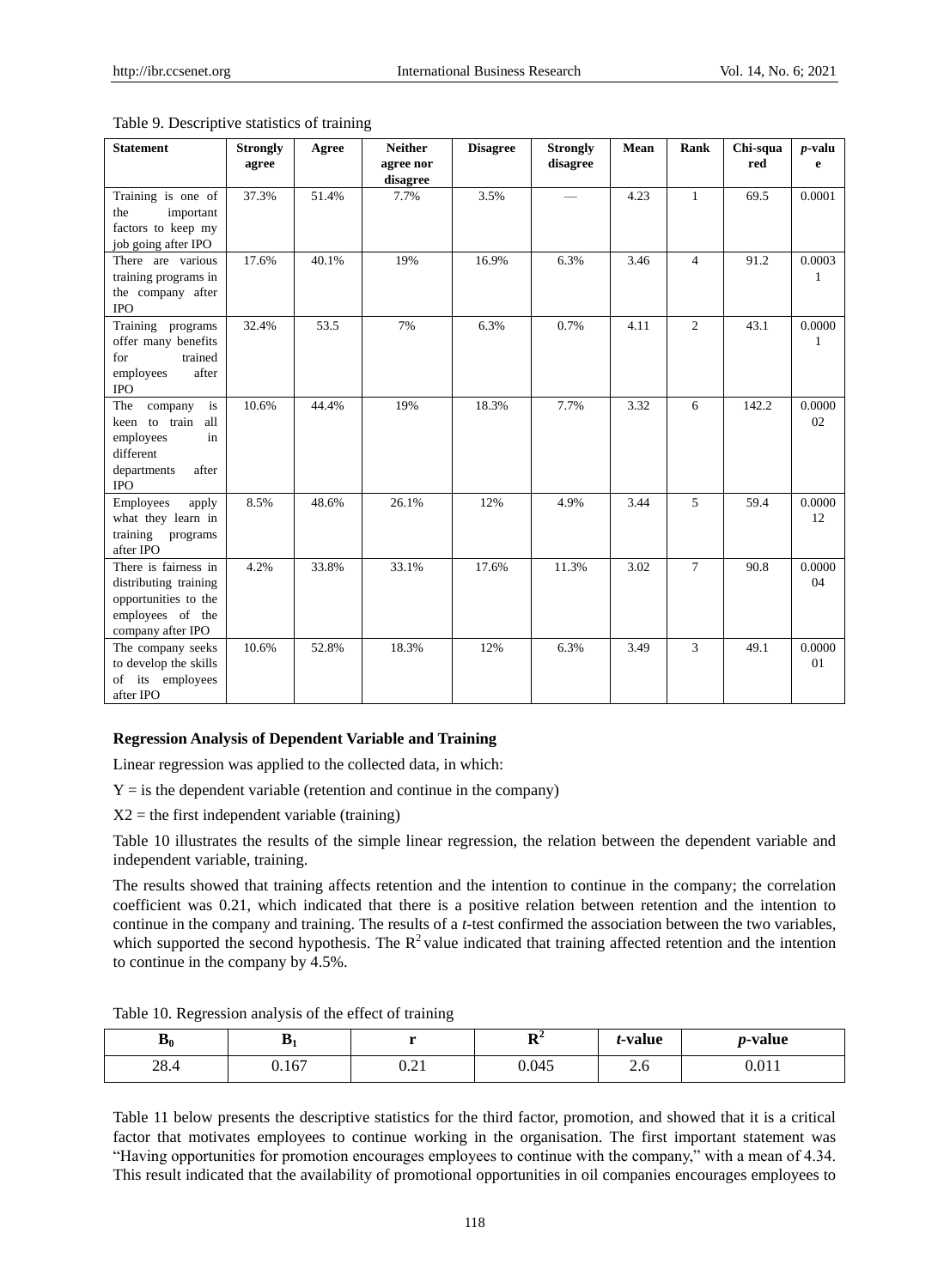continue their employment. This was followed by the statement, "The promotion system requires diligence and discipline at work," with a mean of 3.82. This result indicates that the study sample individuals agreed that promotion at work requires effort and diligence from the employees as well as a complete discipline. The statement, "There is very little chance of a promotion at my job," ranked third with a mean of 3.34, while the statement, "The administration is keen to develop the promotion system," ranked fourth with a mean of 3.29.

The statement "Satisfied with my chances of being promoted," ranked fifth with a mean of 3.03. The statement "The company is clear and understandable for employees," ranked sixth with a mean of 2.92. The statement, "I feel the fairness of company's job promotion system," ranked last with a mean of 2.90.

The results shown in Table 11 indicate that most of the participants in the survey agreed with the phrases about the training factor, and their agreement with the positive phrases was higher than that with the negative phrases. This indicates that promotion had a positive effect on the employees' retention.

Further, the Chi-squared test result showed that there were no statistically significant differences between the respondents' opinions, which supported the third hypothesis, "Promotion policy correlates with the employees' turnover intentions."

| <b>Statement</b>             | <b>Strongly</b> | Agree | <b>Neither</b> | <b>Disagree</b> | <b>Strongly</b> | Mean | Rank           | Chi-square | $p$ -valu      |
|------------------------------|-----------------|-------|----------------|-----------------|-----------------|------|----------------|------------|----------------|
|                              | agree           |       | agree          |                 | disagree        |      |                | d          | e              |
|                              |                 |       | nor            |                 |                 |      |                |            |                |
|                              |                 |       | disagree       |                 |                 |      |                |            |                |
| There is very little chance  | 14.1%           | 36.6% | 24.6%          | 18.3%           | 6.3%            | 3.34 | 3              | 37.1       | 0.0000         |
| of a promotion at my job     |                 |       |                |                 |                 |      |                |            | 1              |
| after IPO                    |                 |       |                |                 |                 |      |                |            |                |
| Satisfied with my chances    | 6.3%            | 36.6% | 21.1%          | 25.4%           | 10.6%           | 3.03 | 5              | 41.3       | 0.0000         |
| of being promoted after      |                 |       |                |                 |                 |      |                |            | $\overline{2}$ |
| <b>IPO</b>                   |                 |       |                |                 |                 |      |                |            |                |
| I feel the fairness of the   | 8.5%            | 28.9% | 22.5%          | 24.6%           | 15.5%           | 2.90 | 7              | 18.4       | 0.0015         |
| company's job promotion      |                 |       |                |                 |                 |      |                |            |                |
| system after IPO             |                 |       |                |                 |                 |      |                |            |                |
| The promotion<br>system      | 30.3%           | 40.1% | 14.8%          | 11.3%           | 3.5%            | 3.82 | $\overline{c}$ | 62.9       | 0.0000         |
| diligence<br>requires<br>and |                 |       |                |                 |                 |      |                |            | $\mathbf{1}$   |
| discipline at work after     |                 |       |                |                 |                 |      |                |            |                |
| <b>IPO</b>                   |                 |       |                |                 |                 |      |                |            |                |
| Having opportunities for     | 53.5%           | 35.2% | 4.9%           | 4.9%            | 1.4%            | 4.34 | $\mathbf{1}$   | 153.2      | 0.0000         |
| promotion<br>encourages      |                 |       |                |                 |                 |      |                |            | $\overline{0}$ |
| employees to continue        |                 |       |                |                 |                 |      |                |            |                |
| with the company after       |                 |       |                |                 |                 |      |                |            |                |
| <b>IPO</b>                   |                 |       |                |                 |                 |      |                |            |                |
| The administration is keen   | 14.1%           | 37.3% | 21.8%          | 17.6%           | 9.2%            | 3.29 | $\overline{4}$ | 37.8       | 0.0000         |
| to develop the promotion     |                 |       |                |                 |                 |      |                |            | 13             |
| system after IPO             |                 |       |                |                 |                 |      |                |            |                |
| The promotion system in      | 7.7%            | 32.4% | 22.5%          | 19%             | 18.3%           | 2.92 | 6              | 22.3       | 0.0014         |
| the company is clear and     |                 |       |                |                 |                 |      |                |            |                |
| understandable<br>for        |                 |       |                |                 |                 |      |                |            |                |
| employees after IPO          |                 |       |                |                 |                 |      |                |            |                |

Table 11. Descriptive statistics of promotion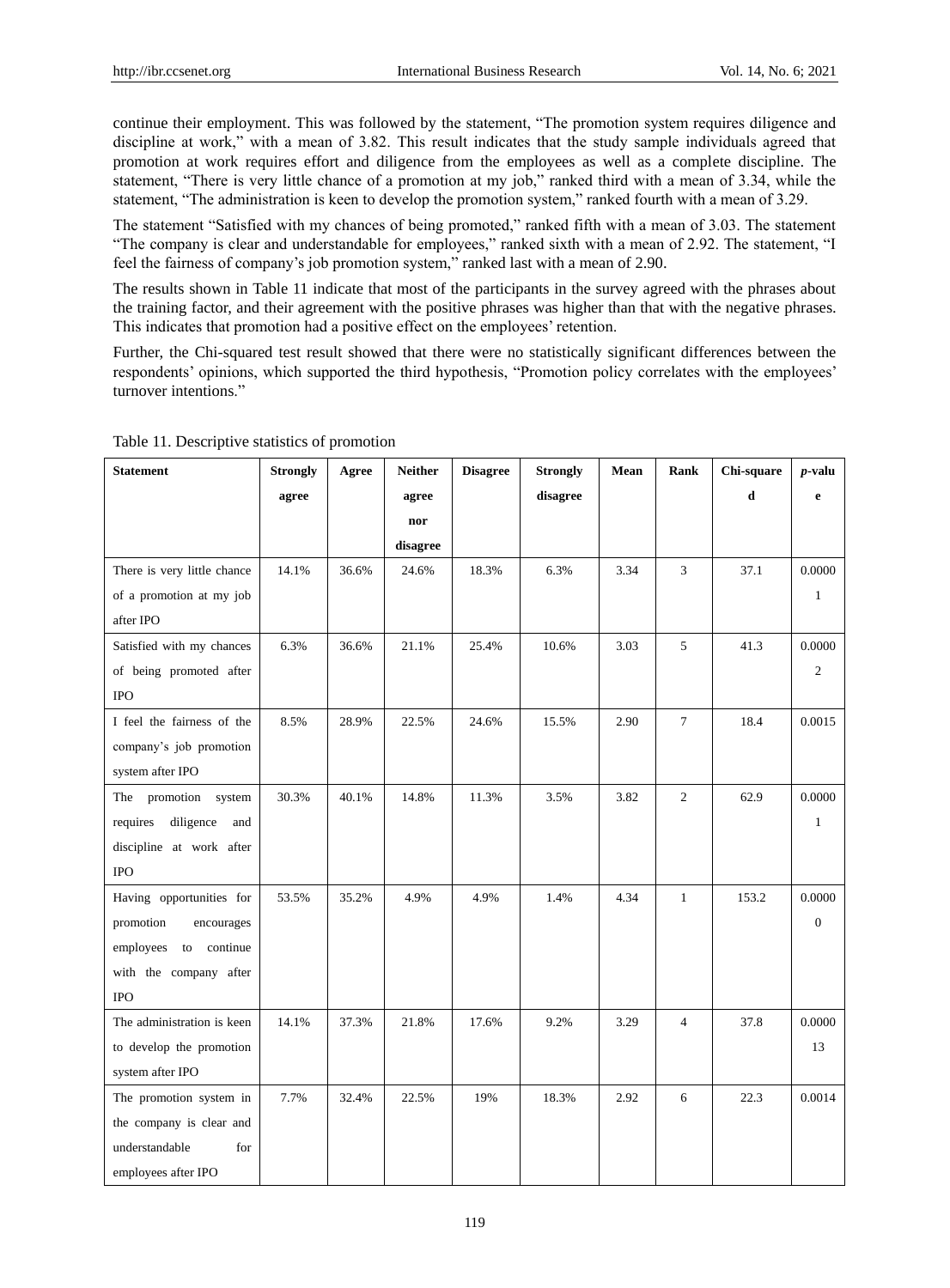#### **Regression Analysis of the Dependent Variable and Promotion**

A linear regression was applied to the data collected, in which:

 $Y =$  is the dependent variable (retention and continue in the company)

 $X3$  = the first independent variable (promotion)

Table 12 presents the results of the simple linear regression, the relation between the dependent variable and independent variable, promotion.

The results revealed that promotion affects retention and the intention to continue in the company. The correlation coefficient was 0.23, which indicated that there is a positive relation between retention, the intention to continue in the company, and promotion. A *t*-test showed the positive association between the two variables, which supported the third hypothesis. The  $R^2$  value indicated that promotion affected retention and the intention to continue in the company by 5.3%.

|  | Table 12. Regression analysis of the effect of promotion |
|--|----------------------------------------------------------|
|  |                                                          |

| $\mathbf{p}_0$ | D     |      | D4<br> | <i>t</i> -value | <i>p</i> -value |
|----------------|-------|------|--------|-----------------|-----------------|
| 202<br>20.2    | 0.183 | 0.23 | 0.053  | ີເ<br>$\sim$ .0 | 0.006           |

#### **4. Discussion**

Many companies compete to attract talent by offering employees the best compensation systems, but they find it very difficult to implement this because of other expenses related to taxes and training. Although a salary is necessary, it is not the most important factor for job candidates, and the employee can be compensated with a lower salary when a system is in place to reward excellent performance.

In this paper, the study's respondents indicated that the financial compensation the company provided attracted them to join the company, which is inconsistent with Ramlall's (2004) outcomes. The respondents showed that the work environment is not as important as the monetary compensation, and they felt confident about their opportunity to increase their salary, which is in line with Chelladurai's (2006) finding.

In this time of informatics and fast changes, the preparation business has gotten exceptionally significant. It requires explicit information sources that must likewise satisfy explicit quality guidelines. We can build up the right idea of preparing, and revise the old ideas so that preparation isn't seen just as a cost but rather as a high-esteem speculation. Spectators of the work market perceive the need to execute worker preparation programs just to keep up the underlying capabilities important to save representatives' essential abilities and create and improve those abilities. Through the business, items, and the administrations organisations give to its labourers. We note that huge organisations working in the petrol field have given them incredible significance, which is the reason such organisations spend a huge amount on preparing its different projects, as they know about the extraordinary advantages that they will obtain from preparing and building up their representatives.

In this study, participants believed that training programs are one of the most important factors that affect their intention to remain with their company, as employees receive many benefits when the company seeks to develop their skills. This outcome is consistent with Koster et al. (2011), who found training and development to be key elements of job satisfaction.

The promotion also motivates workers to do their best, which in line with Abu Bakr's (2006) finding. This result shows that production will increase in the short run. If companies establish a good promotion system, employees are encouraged to remain with them. While having opportunities for promotion encourages employees to continue with the company, the promotion system requires diligence and discipline at work.

The results of a simple linear regression found that there is an association between the dependent variable (retention and continue in the company) and the independent variables of financial compensation, training, and promotion, all three of which positively affect employees' retention in the company.

#### **5. Conclusion**

This study identified financial compensation's influence on employees' turnover intention in the energy sector. The results of the survey showed that financial compensation, training, and promotion policy are correlated positively with employees' intentions to remain in their organisation. These results emphasise that companies in the energy sector should give more attention to these three factors to motivate their employees to remain in their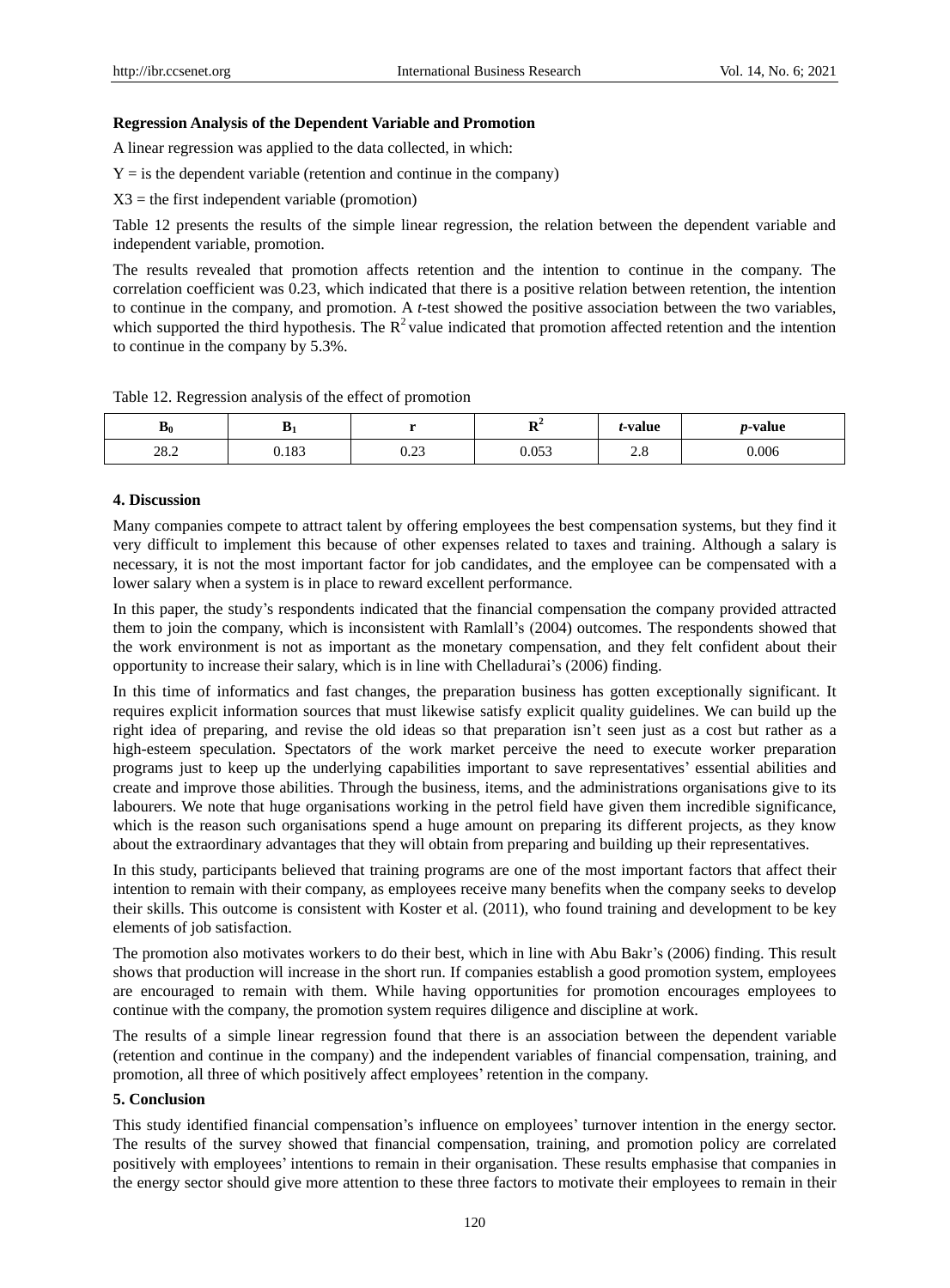companies. Further, training programs should be comprehensive and allow all employees an equal opportunity to participate in them. The companies must adopt a clearer system for promotion as well and make the system accessible to all employees.

Indeed, this study might be the basis for further studies that may include more intrinsic and extrinsic motivation factors covering other industries and more organisations. This study, however, only investigated the factors that affect employees' turnover intention in a single petroleum company. Hence, this research should be extended to other companies in the energy sector, as well as to private and government organisations, to provide a broader view of the factors that influence employees' turnover intention.

#### **References**

- Abu, B., & Mustafa, M. (2006). *Human resources, introduction to achieving competitive advantage.* Alexandria, University House.
- Alam, S. M. (2015). Factors affecting job satisfaction, motivation and turnover rate of medical promotion officer (MPO) in pharmaceutical industry: A study based in Khulna City. *Asian Business Review, 1*(2), 126-131. https://doi.org/10.18034/abr.v1i2.324
- Anderson, P. M., Meyer, B. D., Pencavel, J., & Roberts, M. J. (1994). The extent and consequences of job turnover. Brookings papers on economic activity. *Microeconomics, 1994,* 177-248. https://doi.org/10.2307/2534731
- Arnold, H. J., & Feldman, D. C. (1982). A multivariate analysis of the determinants of job turnover. *Journal of Applied Psychology, 67*(3), 350. https://doi.org/10.1037/0021-9010.67.3.350
- Bader, B., Schuster, T., & Dickmann, M. (2015). Special issue of The International Journal of Human Resource Management: Danger and risk as challenges for HRM: How to manage people in hostile environments. *The International Journal of Human Resource Management, 26*(15), 2015-2017. https://doi.org/10.1080/09585192.2015.1038116
- Balčiūnaitienė, A., Barvydienė, V., & Petkevičiūtė, N. (2015). Career development in cross-cultural environment. *Management of Organisations: Systematic Research, 66,* 7-17. https://doi.org/10.7220/MOSR.1392.1142.2013.66.1
- Bartlett, K. R. (2001). The relation between training and organisational commitment: A study in the health care field. *Human Resource Development, 12,* 333-352. https://doi.org/10.1002/hrdq.1001
- Boxall, P., Hutchison, A., & Wassenaar, B. (2015). How do high-involvement work processes influence employee outcomes? An examination of the mediating roles of skill utilization and intrinsic motivation. *The International Journal of Human Resource Management, 26*(13), 1737-1752. https://doi.org/10.1080/09585192.2014.962070
- Campbell, D. (2008). Nonfinancial performance measures and promotion‐based incentives. *Journal of Accounting Research, 46*(2), 297-332. https://doi.org/10.1111/j.1475-679X.2008.00275.x
- Carney, K. (1998). *How businesses can reduce high employee turnover. Inc., 47.*
- Chan, S. H., & Mai, X. (2015). The relation of career adaptability to satisfaction and turnover intentions. *Journal of Vocational Behavior, 89,* 130-139. https://doi.org/10.1016/j.jvb.2015.05.005
- Chan, S. H., Chok, S. Y., Lae, S. Y., Lam, A. C., & Lee, C. Y. (2017). *The impact of perceived organisational support, job satisfaction, leader-member exchange (LMX) and work-life balance on employees' turnover intention in manufacturing industry, Malaysia* (doctoral dissertation, UTAR).
- Chandler, G., & G. McEvoy (2000). Human resource management, TQM and firm performance in small and medium-sized enterprises. *Entrepreneurial Theory and Practice, 25,* 45-58. https://doi.org/10.1177/104225870002500105
- Chelladurai, P. (2006). *Human resource management in sport and recreation* (2nd ed.). Champaign, IL: Human Kinetics.
- Chruden, H. J., & Sherman, A. W. (1972)*. Personal management.* South-Western, Philippine.
- Cotton, J. L., & Tuttle, J. M. (1986). Employee turnover: A meta-analysis and review with implications for research. *Academy of Management Review, 11*(1), 55-70. https://doi.org/10.5465/amr.1986.4282625
- Cropanzano, R., & Mitchell, M. S. (2005). Social exchange theory: An interdisciplinary review. *Journal of Management, 31*(6), 874-900. https://doi.org/10.1177/0149206305279602
- Dalziel, P. (2010). *Leveraging Training Skills Development in SMEs: An Analysis of Canterbury Region, New*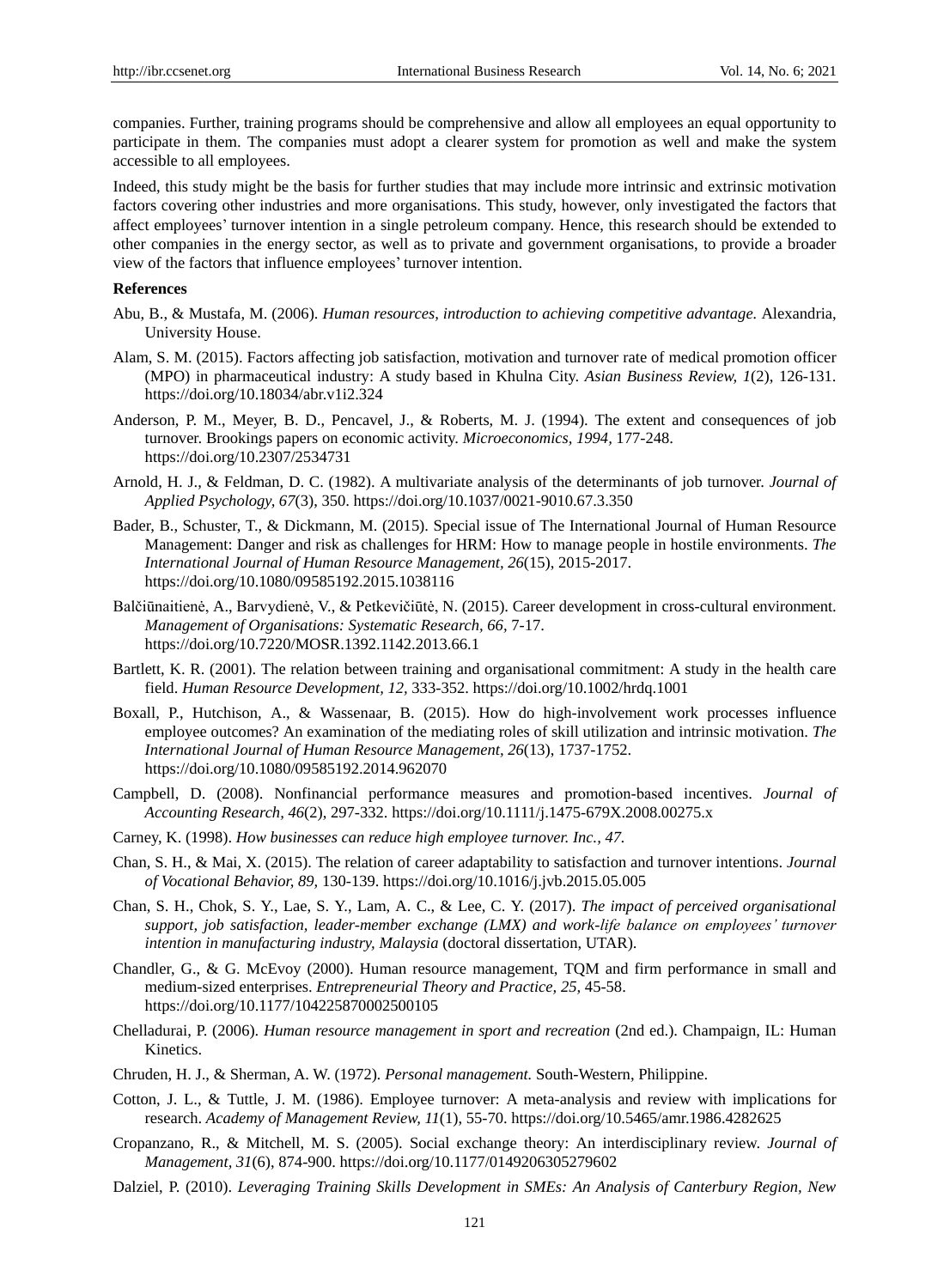*Zealand.* Local Economic and Employment Development (LEED). Retrieved from http://www.oecd.org/dataoecd/7/39/45538500.pdf

- Du Preez, R., & Bendixen, M. T. (2015). The impact of internal brand management on employee job satisfaction, brand commitment and intention to stay. *International Journal of Bank Marketing, 33*(1), 78-91. https://doi.org/10.1108/IJBM-02-2014-0031
- Ferris, G. R., & Rowland, K. M. (1981). Leadership, job perceptions, and influence: A conceptual integration. *Human Relations, 34*(12), 1069-1077. https://doi.org/10.1177/001872678103401204
- Finnegan, R. P. (2010). *Rethinking retention in good times and bad: Breakthrough ideas for keeping your best workers.* Boston, MA, Davies-Black.
- Gardner, D. G., Van Dyne, L. V., & Pierce, J. L. (2004). The effects of pay level on organisation-based self-esteem and performance: A field study. *Journal of Occupational and Organisational Psychology, 77*(3), 307-322. https://doi.org/10.1348/0963179041752646
- Ghansah, E. (2011). *The role of employee retention on job performance: A case study of Accra Brewery.*  Company Limited, Accra.
- Ghosh, D., & Gurunathan, L. (2015). Do commitment based human resource practices influence job embeddedness and intention to quit? *IIMB Management Review, 27*(4), 240-251. https://doi.org/10.1016/j.iimb.2015.09.003
- Guest, D. E. (2002). Human resource management, corporate performance and employee wellbeing: Building the worker into HRM. *The Journal of Industrial Relations, 44,* 335-358. https://doi.org/10.1111/1472-9296.00053
- Harris, J., & Brannick, J. (1999). *Finding & keeping great employees* (Vol. 314). New York: Amacom.
- Hausknecht, J. P., Rodda, J. M., & Howard, M. J. (2008). *Targeted employee retention: Performance-based and job-related differences in reported reasons for staying.* Working Paper Series, Cornell University, School of Industrial and Labor Relations, Centre for Advanced Human Resource Studies, Working Paper 06-08.
- Heneman, H. G., & Judge, T. A. (2000). Incentives and motivation. In S. Rynes & [3] B. Gerhart (Eds.), *Compensation in organizations: Progress and prospects,* 61-103. San Francisco, CA: New Lexington Press.
- Ichniowski, C., Shaw, K., & Prennushi, G. (1997). The effect of human resource management practices on productivity. *American Economic Review, 87,* 291-313.
- Igbaria, M., & Greenhaus, J. H. (1992). Determinants of MIS employees' turnover intentions: A structural equation model. *Communications of the ACM, 35*(2), 34-49. https://doi.org/10.1145/129630.129631
- Irshad, M. (2000). Factors affecting employee retention: Evidence from literature review. Abasyn. *Journal of Social Science, 4*(1), 84-102.
- Jacobs, E., & Roodt, G. (2007). The development of a knowledge sharing construct to predict turnover intentions. *Aslib Proceedings, 59,* 229-248. Emerald Group Publishing Limited. https://doi.org/10.1108/00012530710752034
- Jehanzeb, K., Hamid, A. B., & Rasheed, A. (2015). What is the role of training and job satisfaction on turnover intentions? *International Business Research, 8*(3), 208. https://doi.org/10.5539/ibr.v8n3p208
- Ji Sung, K., & Senryu, R. (2017). Employee satisfaction with work-life balance policies and organisational commitment: A Philippine study. *Work-Life balance policies and organisational commitment, 261*(37), 260-276. https://doi.org/10.1002/pad.1794
- Kar, B. P., Sharma, A., & Borah, S. B. (2011). Attrition in SMEs: The causes. *European Journal of Business and Management, 3*(5), 5-16.
- Katsikea, E., Theodosius, M., & Morgan, R. E. (2015). Why people quit: Explaining employee turnover intentions among export sales managers. *International Business Review, 24*(3), 367-379. https://doi.org/10.1016/j.ibusrev.2014.08.009
- Khalid, K., & Nawab, S. (2018). Employee participation and employee retention in view of compensation. *SAGE Open, 8*(4). https://doi.org/10.1177/2158244018810067
- Kontoghiorghes, C., & Bryant, N. (2004). Exploring employee commitment in a service organisation in the health care insurance industry. *Organisation Development Journal, 22,* 59-73.
- Koster, F., de Grip, A., & Fouarge, D. (2011). Does perceived support in employee development affect personnel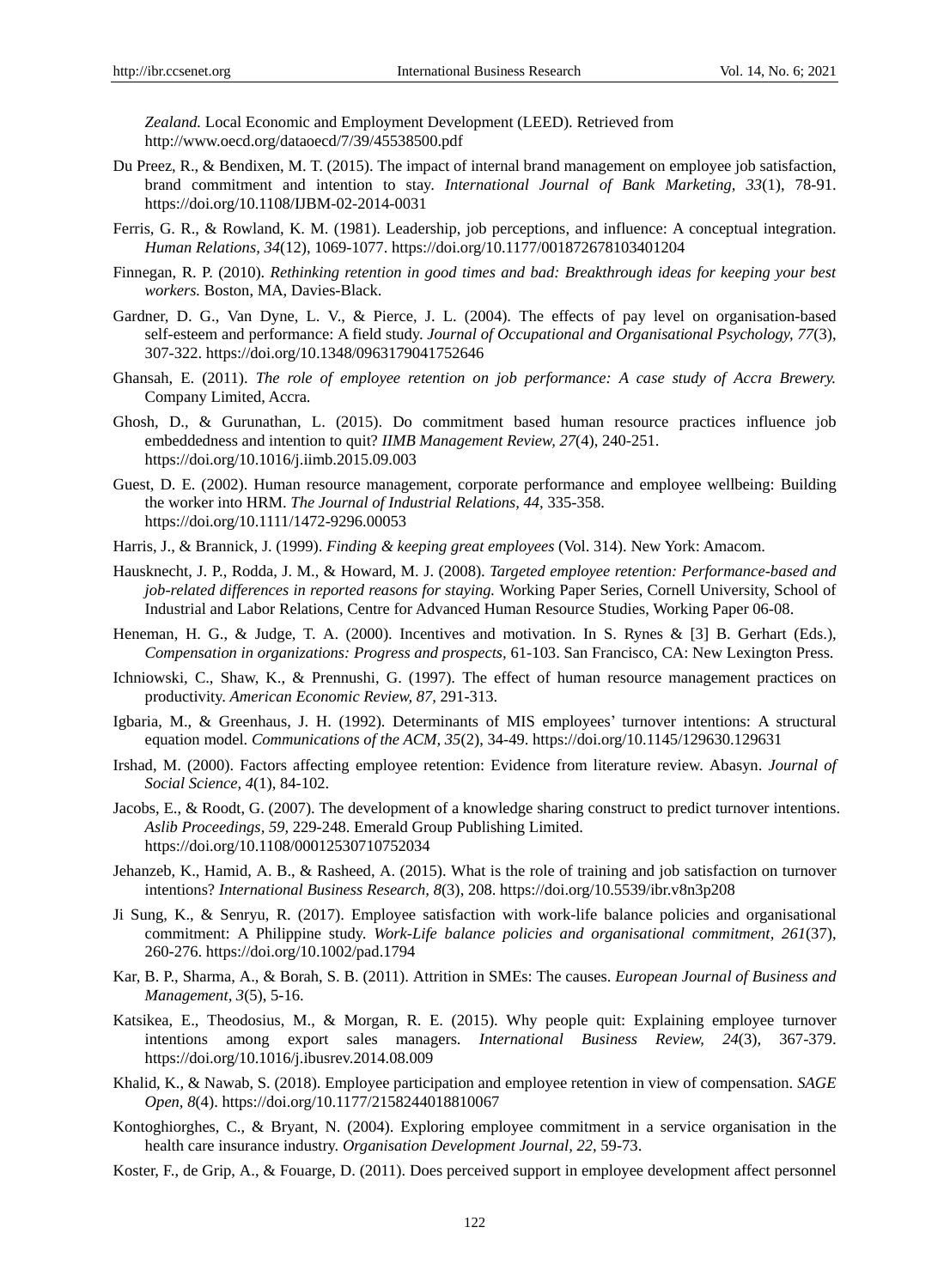turnover? *The International Journal of Human Resource Management, 22,* 2403-2418. https://doi.org/10.1080/09585192.2011.584404

- Kuvaas, B., & Dysvik, A. (2009) Perceived investment in employee development, intrinsic motivation and work performance. *Human Resource Management Journal, 19,* 217-236. https://doi.org/10.1111/j.1748-8583.2009.00103.x
- Kuvaas, B., Buch, R., & Dysvik, A. (2018). *Individual variable pays for performance, incentive effects, and employee motivation.* In annual meeting of the Academy of Management, Chicago, USA. https://doi.org/10.5465/AMBPP.2018.12393abstract
- Kwenin, D. O., Muathe, S., & Nzulwa, R. (2013). The influence of employee rewards, human resource policies and job satisfaction on the retention of employees in Vodafone. *Ghana Limited. European Journal of Business and Management, 5*(12), 1-8.
- Lau, P. Y., McLean, G. N., Lien, B. Y., & Hsu, Y. C. (2016). Self-rated and peer-rated organisational citizenship behaviour, affective commitment, and intention to leave in a Malaysian context. *Personnel Review, 45*(3), 569-592. https://doi.org/10.1108/PR-04-2014-0083
- Lee, C. H., & Bruvold, N. T. (2003). Creating value for employees: Investment in employee development. *The International Journal of Human Resource Management, 14,* 986-1000. https://doi.org/10.1080/0958519032000106173
- Mansoor, S., Shah, F. T., ur Rehman, A., & Tayyaba, A. (2015). Impact of training and development on organisation performance with mediating role of intention to quit as human resource quality cost. *European Online Journal of Natural and Social Sciences, 4*(4), 787
- Mardiyanti, O. A., Utami, H. N., & Prasetya, A. (2018). The effect of financial compensation and non-financial compensation on employees' performance through job satisfaction as an intervening variable (study on permanent employees of PT Citra Perdana Kendedes in Malang, East Java). *Jurnal Administrasi Bisnis, 62*(1), 135-144.
- Michael, B., Prince, A. F., & Chacko, A. (2016). Impact of compensation package on employee retention. *Clear International Journal of Research in Commerce & Management, 7*(10).
- Mobley, W. H. (1982). Some unanswered questions in turnover and withdrawal research. *Academy of Management Review, 7*(1), 111-116. https://doi.org/10.5465/amr.1982.4285493
- Mostafa, A. M., Gould-Williams, J. S., & Bottomley, P. (2015). High-Performance human resource practices and employee outcomes: The mediating role of public service motivation. *Public Administration Review, 75*(5), 747-757. https://doi.org/10.1111/puar.12354
- Nawab, S., & Bhatti, K. K. (2011). Influence of employee compensation on organisational commitment and job satisfaction: A case study of educational sector of Pakistan. *International Journal of Business and Social Science, 2*(8), 25-32.
- Neves, P., Almeida, P., & Velez, M. J. (2018). Reducing intentions to resist future change: Combined effects of commitment‐based HR practices and ethical leadership. *Human Resource Management, 57*(1), 249-261. https://doi.org/10.1002/hrm.21830
- Nishii, L. H., Lepak, D. P., & Schneider, B. (2008). Employee attributions of the "why" of practices: Their effects on employee attitudes and behaviors, and customer satisfaction. *Personnel Psychology, 61,* 503-545. https://doi.org/10.1111/j.1744-6570.2008.00121.x
- Palwasha, B., Ashfaq, A., & Abdul, H. A. M. (2018). The impact of training and development and supervisors support on employees retention in academic institutions in Pakistan: The moderating role of the work environment, Gadjah Mada. *International Journal of Business, 20*(1), 113-131. https://doi.org/10.22146/gamaijb.24020
- Palwasha, et al. (2017). The impact of compensation and promotional opportunities on employee retention in academic institutions: The moderating role of work environment. *International Journal of Economic Perspectives, 11*(1), 378-391.
- Peltokorpi, V., Allen, D. G., & Froese, F. (2015). Organisational embeddedness, turnover intentions, and voluntary turnover: The moderating effects of employee demographic characteristics and value orientations. *Journal of Organisational Behavior, 36*(2), 292-312. https://doi.org/10.1002/job.1981
- Peterson, S. L. (2004). Toward a theoretical model of employee turnover: A human resource development perspective. *Human Resource Development Review, 3*(3), 209-227.